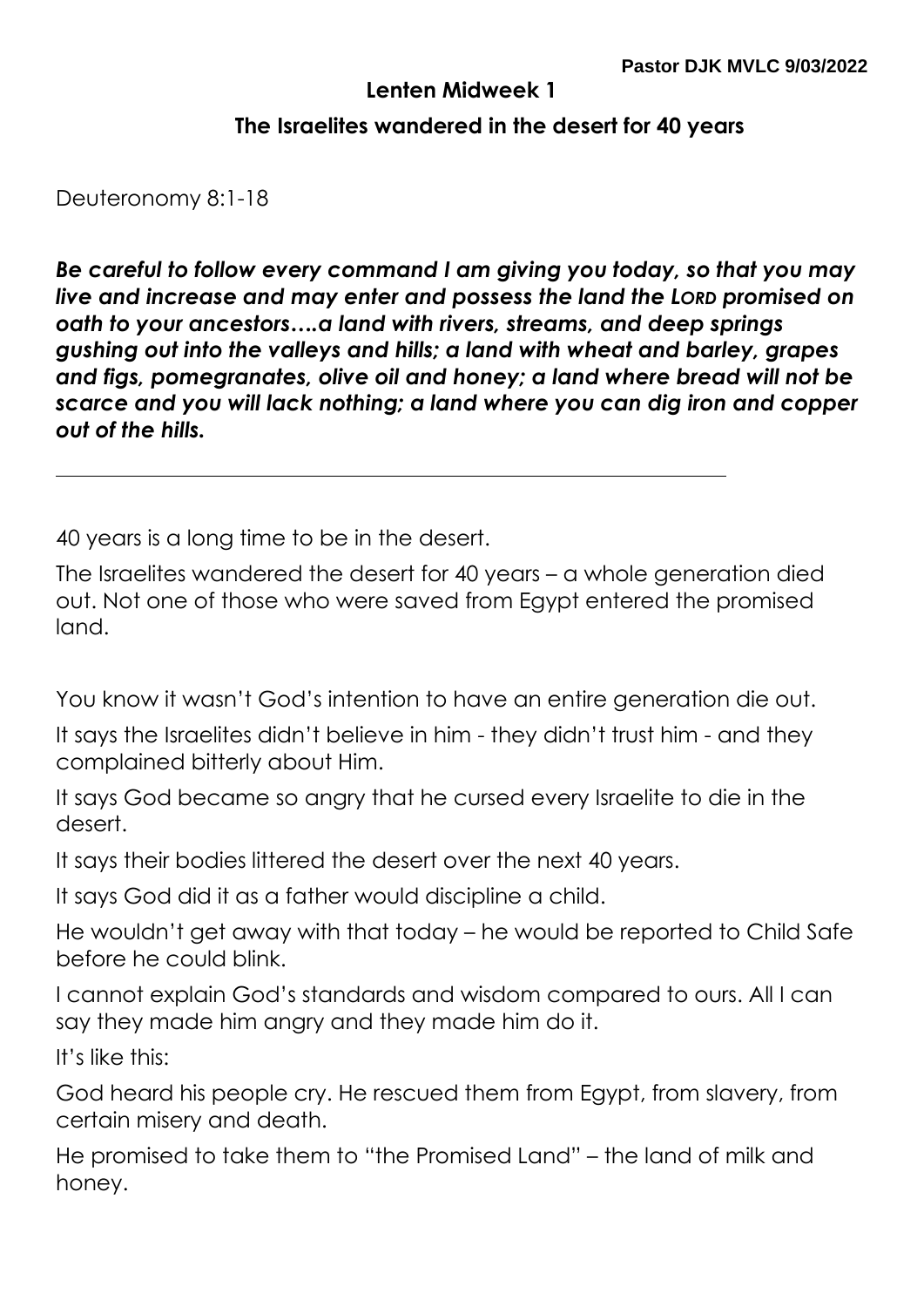They marched through the Red Sea on dry land – their enemy, the Egyptians, were drowned in the same sea.

They walk to the edge of Promised Land - an easy walk – it took 11 days.

God reminds them that this land is all there's. He reminds them that he loves them - that he will enter the land with them and never leave them.

God is excited and tells them what it's going to be like for them in the Promise Land. He describes abundance, and love - living right next to God for the rest of their lives, and their children', and their children's, children's lives.

God's motto, "I will be your God and you will be my people"

Would you enter this Promised Land? Sounds good to me.

This what they did. They sent in 12 spies – like snivelling foxes – 12 "spies" to see what it's really like? Can you smell a rat?

They have been told by God exactly how great it will be – but they send in 12 snivelling spies to see if God was telling the truth.

The 12 snivelling spies explored the Promised Land for **40** days. They came across a single bunch of grapes at Eshkol that was so big that they decided to bring it back for proof - it took 2 men to carry the single bunch of grapes.

When the spies got back – quite a bit fatter – the Israelites gathered excitedly for their report. (Remember God has already told them what it's like.)

This is what it says:

*"We went in and it does flow with milk and honey! It's full of fruit, and grain, and olives. Here, look at this giant bunch of grapes.* 

*But the people who live there are powerful, and their cities are like fortresses. The land is full of Amalekites, Hittites, Jebusites, Canaanites and Amorites. They are giants. We felt like grasshoppers.* 

*"Don't go in there – don't do it – don't believe God – don't do what he says – you'll be crushed like ants."* 

Well, what would you do?

They told God what he could do with his giant bunch of grapes.

They told God he was a miserable fraud to take them away from Egypt just to die in the desert.

God's dream to save his people – to gather them like a chook gathers up her chicks – to love them – to protect them – was shattered by12 snivelling spies.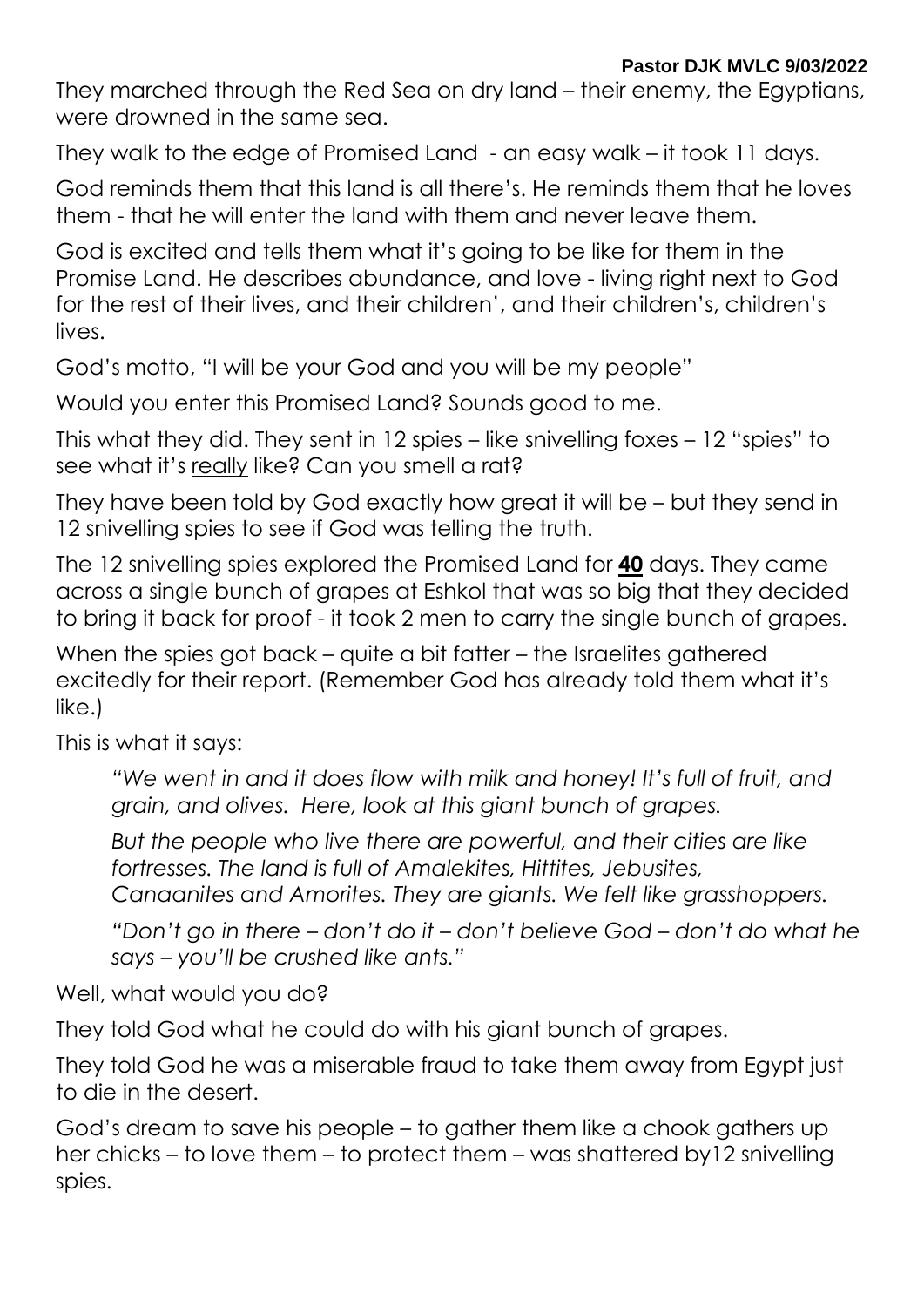(Well actually it 10 snivelling spies - Spy Caleb, and spy Joshua, trusted God but the other 10 talked the Israelites into cursing God.

That's why God burned with anger and sent them into the wilderness for 40 years until that unbelieving generation died out.

Only believers get to the Promised Land. Right?

Unbelievers don't get to the Promised Land. Right?

Are you going to the Promised Land?

Only those who believe God's promise of heaven, through Jesus get there. Right? Those who don't believe in him don't go there – it's is as blunt and as simple as that - during lent

40 years is a generous gift of time from God – a time to repent – a time to believe God – a time to reject the lies of the spies.

40 years, burning anger, fiery snakes – seems extreme?

God calls this discipline – extreme action to bring about an extreme result. God's very own people were bound to die in unbelief – this extreme act of discipline saved them.

Repentance saves you and me.

Repentance is turning away from evil, evil talk, evil ways, toward God.

The French word for repentance is converte'.

One day you're driving down the road in a car – a normal car - and with the press of a button the roof slides back, the wind is in your hair, and you're driving a convertible – completely changed – not the same car.

We find over history that God gives his people the number 40 – 40 hours, 40 days, as in Nineveh, 40 years, he gives 40 as a blessing of time – time enough for people to repent, convert, believe and be saved.

40 is a blessing.

We now have the 40 days of Lent – to repent and believe.

40 years in the desert, God's burning anger, snakes: What seems harsh was in the face of blatant hate in the one who saved them – "we'll send in spies to see if God knows what he is talking about – clearly he is setting us up for a bloodbath against the giants".

Hebrews Chapter 3 – it explains God's desperate measures so much better than I can:

*Therefore, holy brothers and sisters, who share in the heavenly calling, focus your thoughts on Jesus, whom we acknowledge as our saviour.*